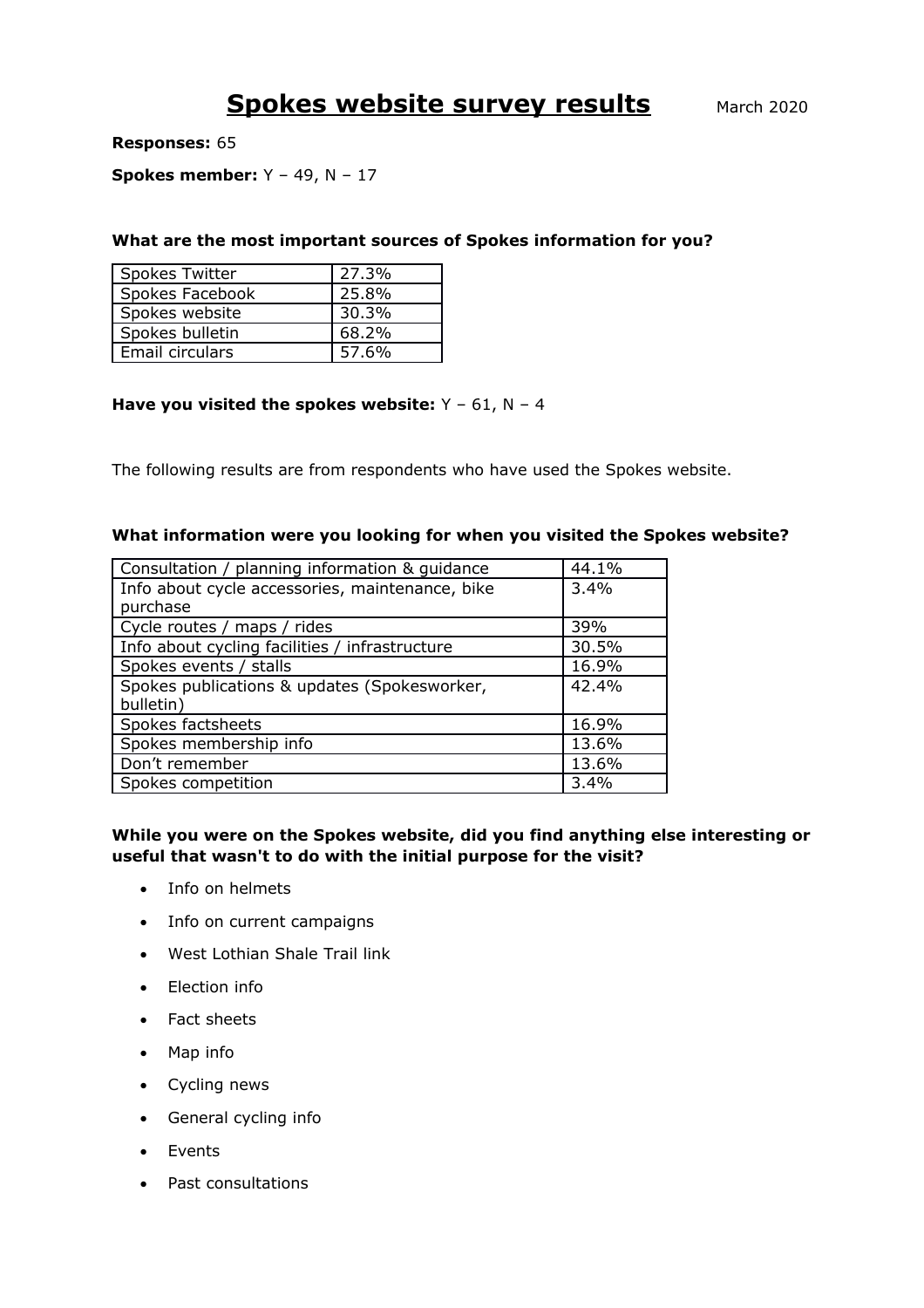## **What did you like and dislike about the website?**

Likes

| <b>Comments</b>              | No. respondents<br>who said this |
|------------------------------|----------------------------------|
| Lot of great information     | 12                               |
| Useful                       | 3                                |
| Comprehensive                | 3                                |
| Functional                   | っ                                |
| Access to archived materials | っ                                |
| Updates                      |                                  |
| Thoroughness                 |                                  |
| .avout                       |                                  |

"The content is serious, useful and thorough with a strong sense of deep commitment to a great cause and deeply earnest."

"I like that it gives small bits of info that you can follow up on if that's what interests you."

"Spokes site is very helpful for understanding campaigning timelines, commitments from council and ongoing projects."

Dislikes

| <b>Comments</b>                   | No. respondents<br>who said this |
|-----------------------------------|----------------------------------|
| Cluttered                         | 19                               |
| Difficult to navigate & find what | 19                               |
| you're looking for                |                                  |
| Layout & page design              | 10                               |
| Outdated                          | 8                                |
| Text too small                    | 6                                |
| Dense information & text heavy    | 5                                |
| Hard to read on phone             | 5                                |
| No pictures                       | 3                                |
| Represents Spokes badly           | 3                                |
| Membership application process    |                                  |
| External links broken             |                                  |

"Does not make Spokes look like an approachable or modern organisation."

"The system for becoming a member seems quite complicated, and has prevented me from becoming a member. The online sign-up form is portrayed as unreliable, and the paper version seems a bit ridiculous in the 21st century."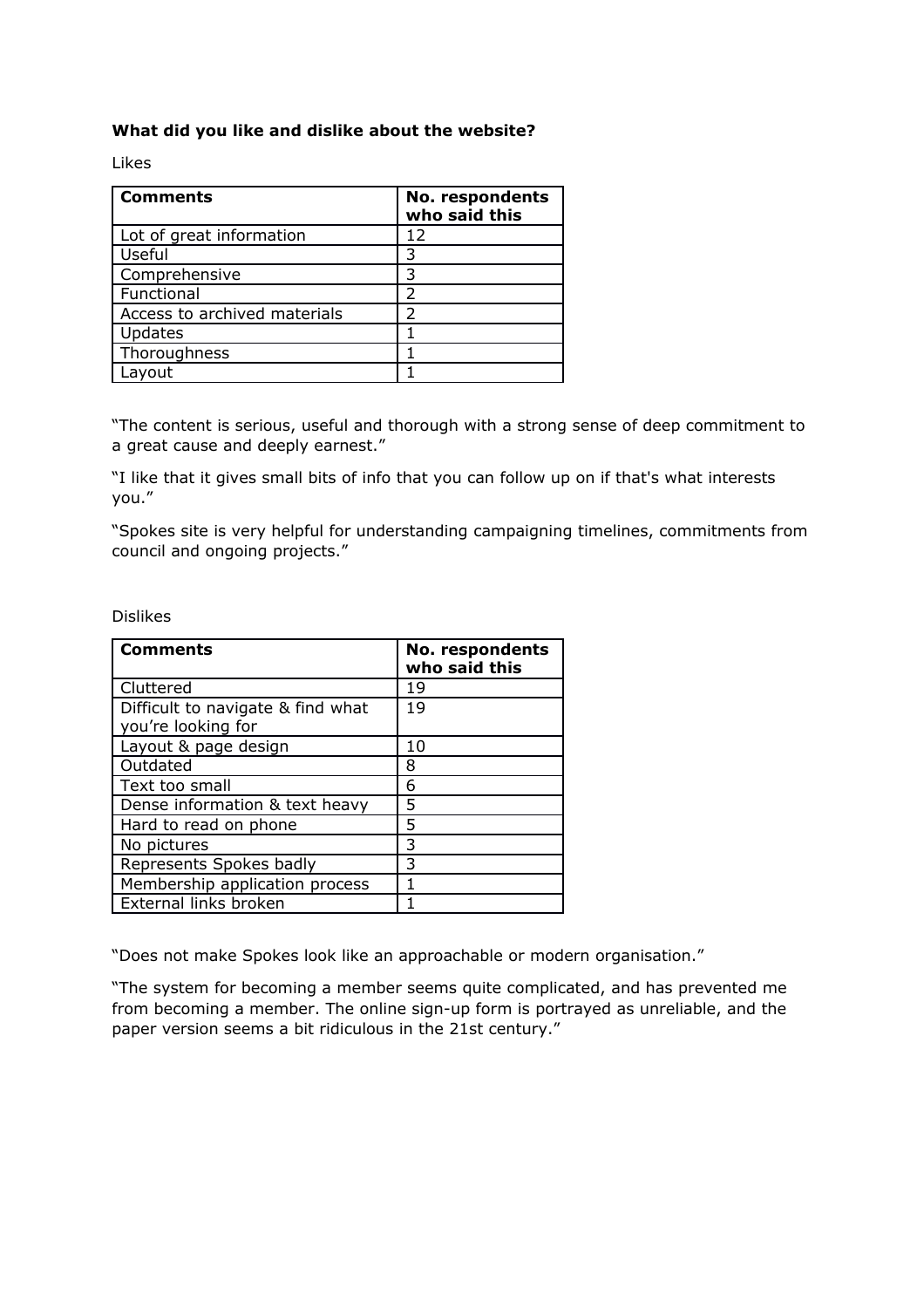**If Spokes were to redesign the website, which features, or information would you want to make sure was there? This can be existing aspects you want to keep or suggestions for new things.**

| <b>Features</b>                                                                                                    | No. of<br>respondents |
|--------------------------------------------------------------------------------------------------------------------|-----------------------|
| Member benefits / section                                                                                          | 2                     |
| What's happening near me                                                                                           | $\mathbf{1}$          |
| Direct links from Spokes website to Facebook post link is<br>referring to                                          | $\mathbf{1}$          |
| <b>Twitter feed</b>                                                                                                | 3                     |
| Events planner / calendar                                                                                          | 4                     |
| Online maps                                                                                                        | $\overline{2}$        |
| <b>News</b>                                                                                                        | $\overline{2}$        |
| Public meeting details                                                                                             | $\overline{2}$        |
| <b>Bulletins</b>                                                                                                   | $\mathbf{1}$          |
| Ordering maps online                                                                                               | $\overline{2}$        |
| Keep all info                                                                                                      | 8                     |
| Information tags                                                                                                   | $\mathbf{1}$          |
| Reporting aggressive drivers/potholes/crashes                                                                      | $\overline{2}$        |
| Planning proposals / traffic issues / forthcoming Traffic<br><b>Regulation Orders</b>                              | 4                     |
| Political info                                                                                                     | $\mathbf{1}$          |
| Consultations                                                                                                      | 5                     |
| Factsheets                                                                                                         | $\mathbf{1}$          |
| A schedule of local members who new cyclists can contact for<br>advice, guidance on cycling in their area.         | $\mathbf{1}$          |
| <b>Bike counts</b>                                                                                                 | $\mathbf{1}$          |
| The campaigning information and the history of various<br>campaigns/issues/projects                                | $\overline{2}$        |
| General info about cycling in Edinburgh                                                                            | $\mathbf{1}$          |
| Somewhere to highlight hazards to other cyclists, such as icy<br>roads and new potholes with a level of immediacy. | $\mathbf{1}$          |

## **Are there any websites that you particularly like the design of that could serve as inspiration for a revised Spokes websites?**

- Hollandcyclingroutes.com
- West Lothian Council
- CND
- Friends of the Earth Scotland
- <https://www.moneysavingexpert.com/>
- theguardian.com
- bbc.co.uk / BBC News
- Edinburgh printmakers
- British Heart Foundation
- extinction rebellion
- <https://www.sbueast.org.uk/>
- [www.cycling-edinburgh.org.uk](http://www.cycling-edinburgh.org.uk/)